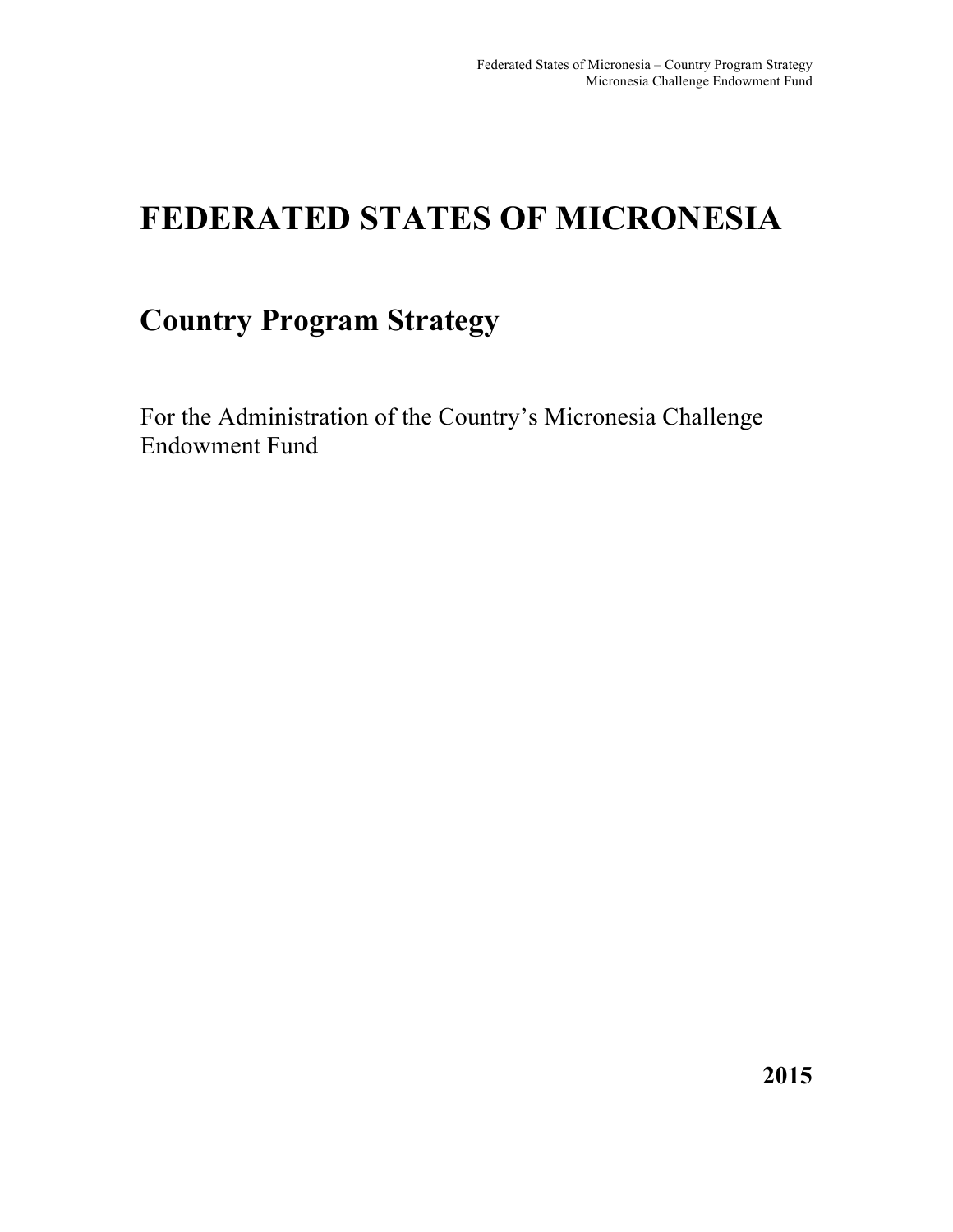# **TABLE OF CONENTS**

| Micronesia Challenge and FSM's Micronesia Challenge Endowment Fund3<br>1.1<br>1.2<br>1.3      |  |
|-----------------------------------------------------------------------------------------------|--|
|                                                                                               |  |
| Build the FSM's Micronesia Challenge Endowment Fund to the target level5<br>2.1<br>2.2<br>2.3 |  |
|                                                                                               |  |
| <b>SECTION 4:</b>                                                                             |  |
| 4.1<br>4.2<br>4.3<br>4.4                                                                      |  |
| SECTION 5. RECORDKEEPING, MONITORING AND EVALUATIONS 10                                       |  |
| 5.1<br>5.1.a<br>5.1.b<br>5.2                                                                  |  |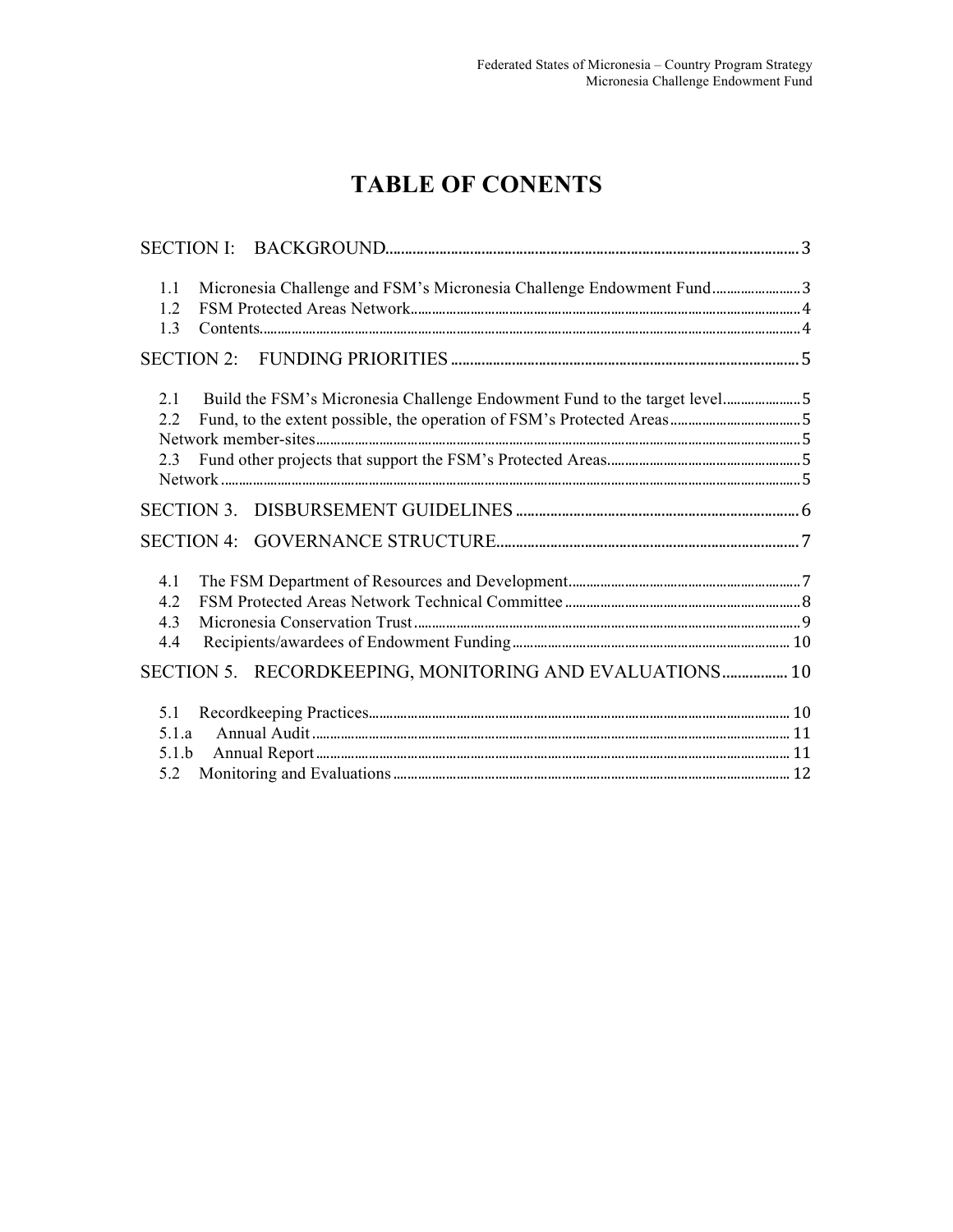## **SECTION I: BACKGROUND**

!!!!!!!!!!!!!!!!!!!!!!!!!!!!!!!!!!!!!!!!!!!!!!!!!!!!!!!

The islands of the Federated States of Micronesia (FSM) are home to some of the most biologically diverse terrestrial and marine areas in the world. Many individual communities, government agencies and other organizations are acting to conserve the irreplaceable natural resources of the FSM. However, for the most part with limited public resources allocated for conservation activities, efforts have been small-scale and disconnected. Setting clear targets and supporting work to reach those targets with sufficient allocation of resources is required to reach conservation goals.

#### **1.1 Micronesia Challenge and FSM's Micronesia Challenge Endowment Fund**

In 2006, FSM joined the Republic of the Marshall Islands, the Republic of Palau, the Commonwealth of the Northern Mariana Islands and the United States Territory of Guam and declared the Micronesia Challenge Initiative (www.micronesiachallenge.org). The Micronesia Challenge benefits the FSM by assisting the country in protecting its natural resources, and also by enhancing FSM's efforts to attract external donors, partners and technical support.

The Micronesia Challenge is driven by three main targets: 1) to establish a system of protected areas networks in member countries; 2) to effectively conserve at least 30% of the near-shore marine and 20% of the terrestrial resources across Micronesia by 2020; and 3) to raise a \$29 million FSM Micronesia Challenge Endowment Fund to sustain these efforts in perpetuity. In 2010, updated in 2012, the Micronesia Challenge partnership produced a Sustainable Finance Plan estimating the costs, funds, and gaps for each state in the FSM to meet the Micronesia Challenge conservation goals. The Sustainable Finance Plan revealed that the FSM states of Yap, Chuuk, Pohnpei, and Kosrae collectively face an annual gap of approximately \$1.7 million. To bridge this gap, the FSM has set a \$29 million endowment goal.

As a result, the FSM authorized the establishment of the FSM's Micronesia Challenge Endowment fund (Endowment fund). This Endowment fund is administered by the Micronesia Conservation Trust (MCT), a legally recognized Non-Profit Corporation registered in the FSM, whose mission is to support biodiversity conservation and related sustainable development for the benefit of the people of Micronesia by providing long term sustained funding for conservation and the sustainable use of natural resources. Through the Memorandum of Understanding between MCT and the Government of the Federated States of Micronesia, MCT is to act as the receiving and disbursement mechanism for the FSM Endowment fund and subsequent revenue flow.<sup>1</sup>

This Country Program Strategy summarizes how the FSM and MCT will manage and distribute the investment earnings from the FSM Micronesia Challenge Endowment Fund. The strategies and procedures for dispersing earnings from FSM's Micronesia Challenge Endowment Fund described in this document are designed to support the

<sup>&</sup>lt;sup>1</sup> August 2009, Memorandum of Understanding between the Micronesia Conservation Trust and the Government of the Federated States of Micronesia (MCT-FSM MOU)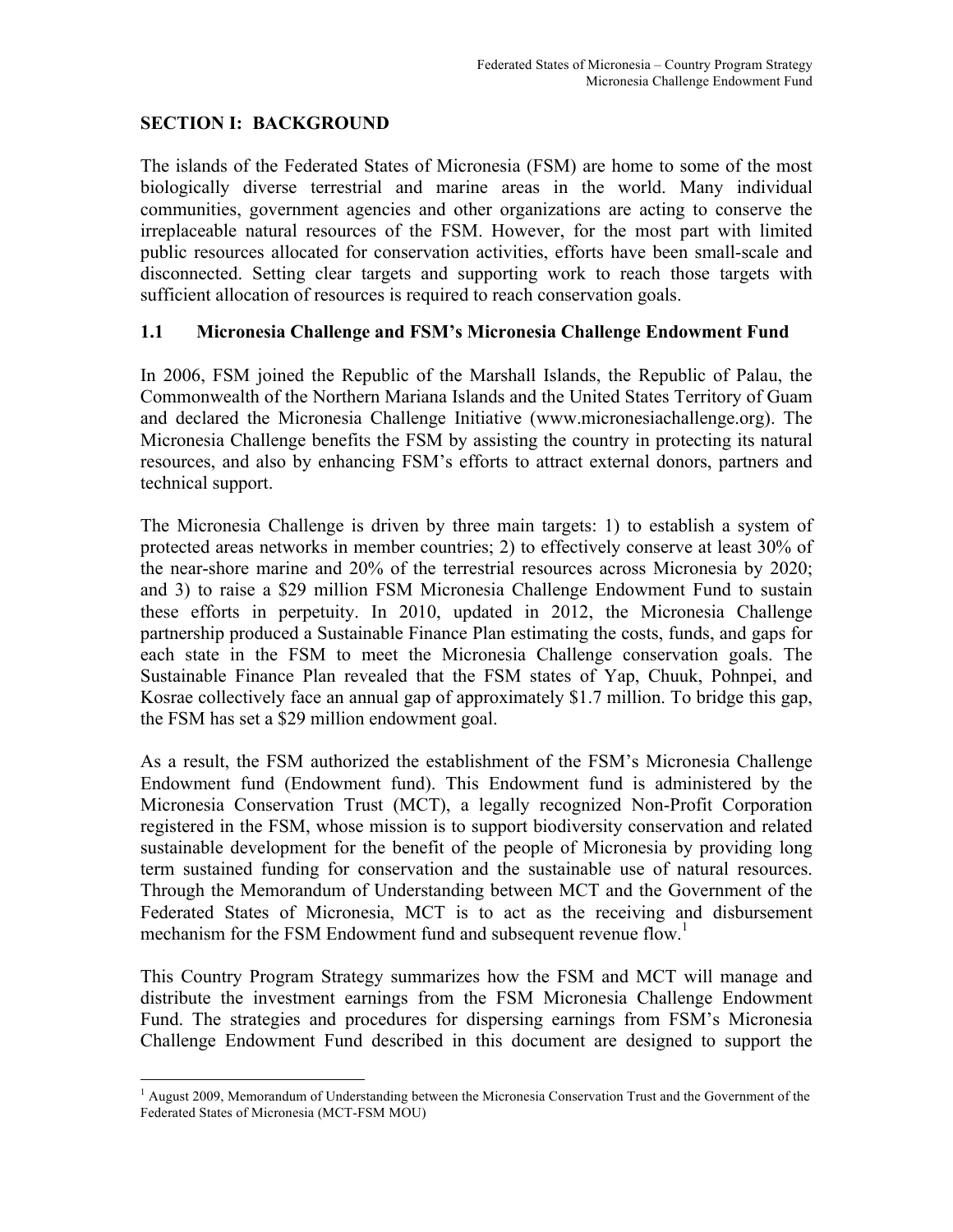operation of the FSM's Protected Areas Network, and are consistent with the MCT Investment Policy Statement. The MCT Investment Policy Statement guides the MCT Investment Committee and MCT Board of Trustees in effectively supervising, monitoring and evaluating the investment of assets under MCT administration, and has been arrived at upon consideration by the Trustees of the financial implications of a wide range of polices, and describes the prudent investment process deemed appropriate.

# **1.2 FSM Protected Areas Network**

In 2015 the FSM Department of Resources and Development and each of the State Governments adopted the Protected Areas Network Policy, establishing a nationwide Protected Areas Network. The Protected Areas Network is designed to facilitate the national government in assisting states in the protection of significant areas of biodiversity, key habitats, and other valuable resources that are important to the future stability and health of the FSM. The Protected Areas Network Policy establishes procedures for the Management Units of protected area sites to apply to join the Protected Area Network and outlines the benefits of membership in the Protected Areas Network, including access to technical and financial assistance.

The FSM's Protected Areas Network augments efforts at the state, municipal, and community levels throughout the country to achieve conservation goals, which broadly reflect the country's participation in the Micronesia Challenge and the United Nations Convention on Biological Diversity. Funding for the operation of the FSM's Protected Areas Network comes from a combination of national government allocations, state financial and in-kind support, and earnings from the FSM's Micronesia Challenge Endowment Fund.

Actors within the FSM are evaluating additional funding streams, such as setting aside a portion of revenue from the sale of fishing licenses, portions of fines collected from marine and terrestrial violations, options to establish payments for ecosystem services, such as tourism fees, conservation easements, revolving funds, interest earnings from other trust funds, and support from regional and international development partners.

The Government of the FSM may decide to allocate resources to the country's Endowment fund at any time for a variety of reasons, including but not limited to: 1) leveraging additional investment from local and international donor organizations; 2) investing in FSM Micronesia Challenge Endowment Fund to reach the target level, and/or; 3) increasing the amount of investment earnings the fund generates.

# **1.3 Contents**

This FSM Country Program Strategy outlines the following:

• The funding priorities for investment earnings from the FSM's Micronesia Challenge Endowment Fund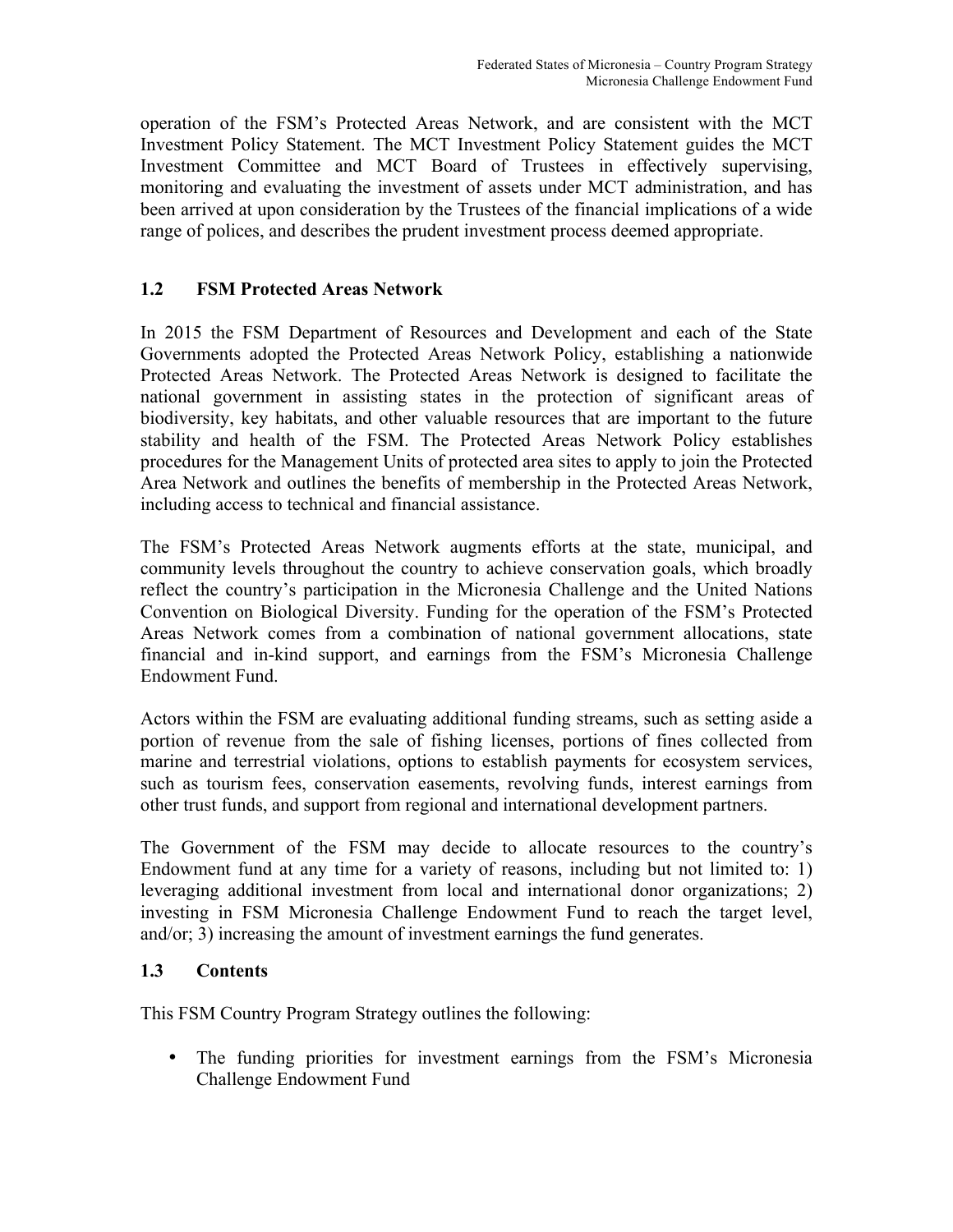- Disbursement guidelines for what the Endowment fund investment earnings will support
- The governance structure for managing the Endowment fund

# **SECTION 2: FUNDING PRIORITIES**

The funding priorities for the FSM's Micronesia Challenge Endowment Fund reflect the needs of the country's Protected Areas Network and the capitalization of the Endowment fund itself, in order to provide perpetual support to help sustain the FSM's biodiversity resources for the people of the FSM. The specific near-term priorities for the endowment funding therefore are, in order of priority:

# **2.1 Build the FSM's Micronesia Challenge Endowment Fund to the target level**

The FSM Government's near-term priority for the endowment is to reach the target level of \$29 million by:

- Reinvesting, all or a portion of, the investment earnings in the Endowment fund
- Contributing additional funds through government allocations to the Endowment fund
- And/or fundraising from development partners

The MCT Board of Trustees, which is ultimately responsible for the management and investment of the endowment assets of the FSM's Endowment fund, and the Micronesia Challenge Steering Committee, which oversees regional coordination and implementation of the Micronesia Challenge, support the FSM Government in this process. The FSM Government is working to reach this target by 2020 if not sooner.

## **2.2 Fund, to the extent possible, the operation of FSM's Protected Areas Network member-sites**

As outlined in this Country Program Strategy and in-line with the Endowment's objective, the FSM government intends to use the majority of available investment income to support the implementation of annual work-plans for the country's Protected Areas Network member sites. These allocations are to be based on a transparent, consistent, and reoccurring annual budget process as described in the FSM's National Protected Areas Policy, subject to the availability of investment income.

# **2.3 Fund other projects that support the FSM's Protected Areas Network**

Remaining available investment income from the Endowment fund may also be used for projects that support the FSM's Protected Areas Network, as proscribed in the FSM's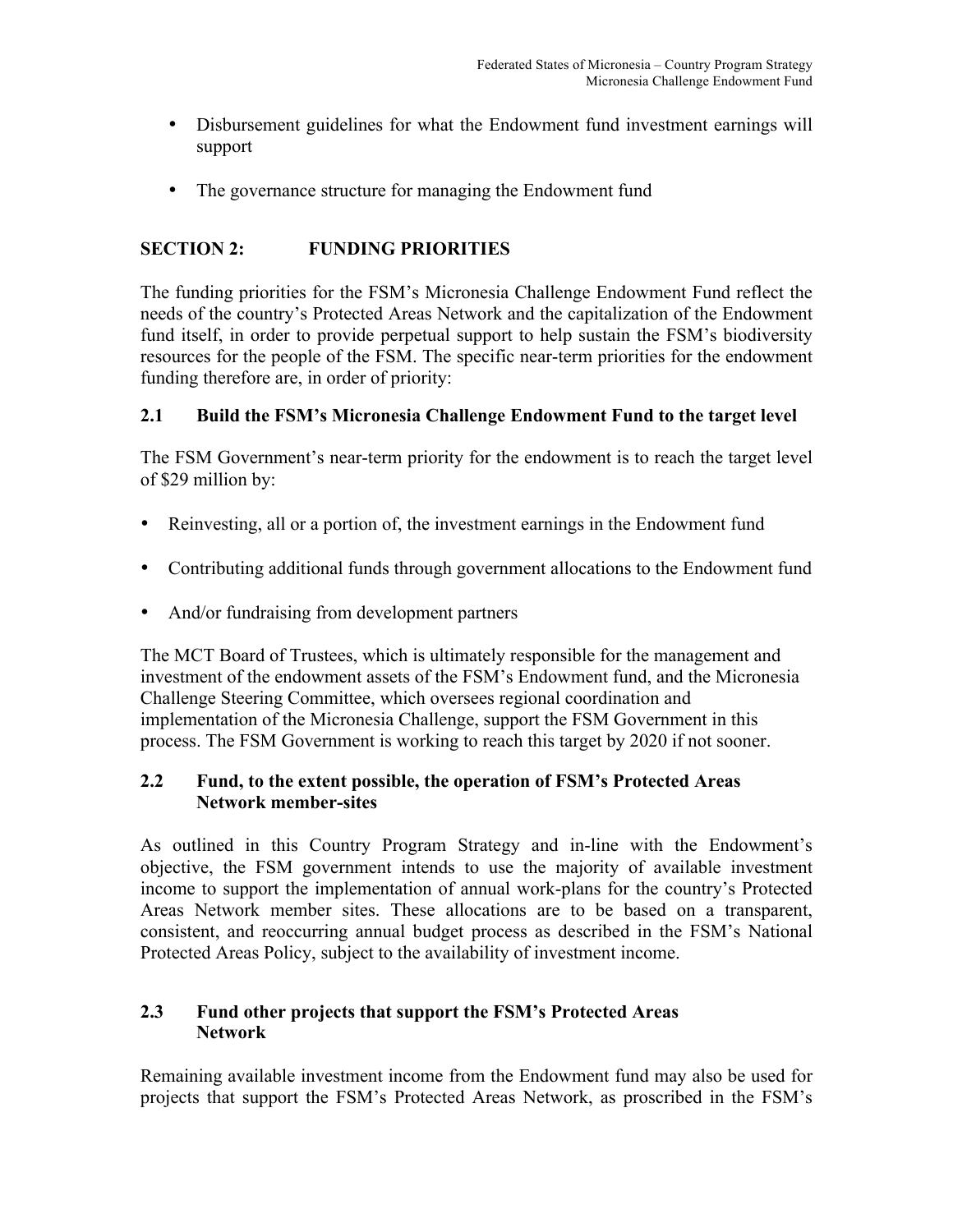Protected Areas Network Policy. All such projects will be based on a competitive grant cycle and are subject to the criteria and procedures included in the FSM's Protected Areas Network Policy.

Such projects may include supporting the development of new Protected Areas Network sites during the application process for membership in the Protected Areas Network, financing training or capacity building activities targeting potential and/or new member sites, and training, capacity building, monitoring, research, supportive policy development and implementation (e.g. fisheries reform, land use planning outside of protected area sites), or education activities beyond the scope of work of member sites' management and annual work plans.

# **SECTION 3. DISBURSEMENT GUIDELINES**

This section describes the composition of funds available to be disbursed according to this Country Program Strategy. This Section also includes guidelines for percentage allocation of available funds to support the FSM's Protected Areas Network. The Protected Areas Network Technical Committee, which is defined and described in the FSM's Protected Areas Network Policy, may, in conjunction with the Secretary of the Department of Resources and Development and the State Micronesia Challenge Focal Points, amend these guidelines from time to time. This Section also outlines restrictions on the use of the Endowment's investment income as proscribed in the MCT Investment Policy Statement.

The annual investment income allocation cycle to fund in whole or in part the implementation of activities within Protected Areas Network member sites and the competitive grant pool for other projects are governed by the Protected Areas Network Policy and the FSM Protected Areas Network Operations Manual.

The supply of annual funds is based on three elements:

- Interest income generated by the Endowment fund in the previous year
- Any donations or Government allocations to the Endowment fund
- Any additional funding available to the Protected Areas Network

Once the FSM Government meets its Phase I funding commitments for the FSM's Endowment fund, the Endowment is intended to fund, to the extent possible, the operation of FSM's Protected Areas Network member-sites as well as through a competitive grant process fund to other projects that support the FSM's Protected Areas Network.

The below percentages are guidelines for the allocation between these funding priorities, described in Section 2 above.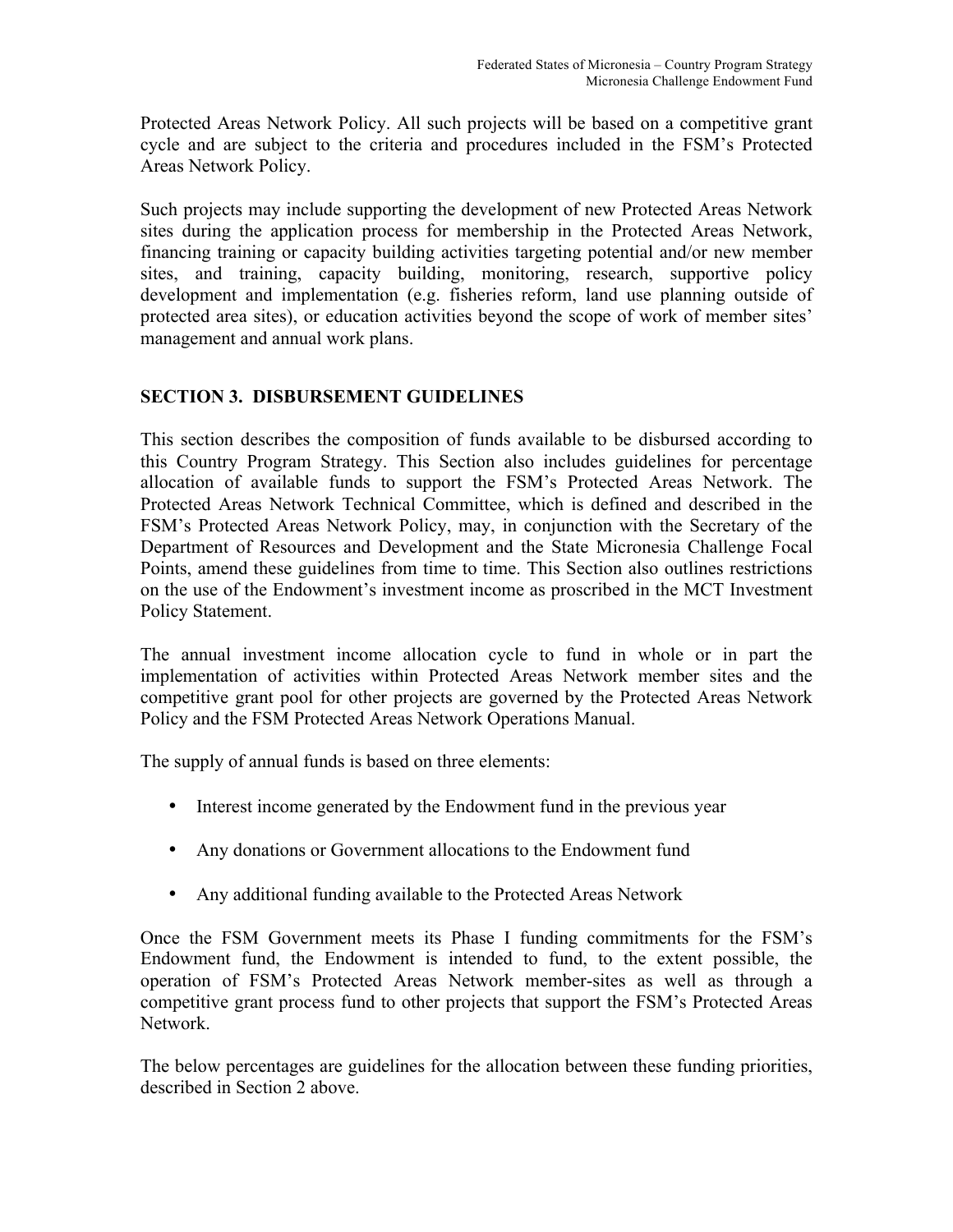- 90 100% for the Annual Budget Cycle to fund the implementation of work according to workplans for Protected Areas Network member sites
- Up to 10% for competitive grants for projects in support of the FSM's Protected Areas Network

This Country Program Strategy includes the following restriction in accordance with the MCT Investment Policy:

• Spend or distribute no more than 5% (five percent) of a three year moving average of the FSM Micronesia Challenge Endowment Fund's capital value.

The purpose of a three year moving average is to smooth out the rate caused by market volatility and consequently budget allocations over time. The purpose of restrained payout percentage is to avoid jeopardizing the Endowment's value over time, while still allowing for increase during sustained periods of prosperity. Any surplus will be reinvested into the Endowment fund capital to upgrade the capacity of the FSM's Micronesia Challenge Endowment Fund to produce higher revenues in subsequent years.

# **SECTION 4: GOVERNANCE STRUCTURE**

The following entities are involved in the management of the FSM's Protected Areas Network, as relates to the FSM Micronesia Challenge Endowment Fund:

- The FSM Department of Resources and Development
- FSM Protected Areas Network Technical Committee
- The Micronesia Conservation Trust
- Recipients/awardees of Endowment Funds

# **4.1 The FSM Department of Resources and Development**

The Department of Resources and Development is the primary agency responsible for the FSM's Protected Areas Network. The Department manages the application process for sites to join the National Protected Areas Network, provides access to technical assistance, and supports the process of making funding decisions in conjunction with the Protected Areas Network Technical Committee.

As such, the Department of Resources and Development will work closely with the National Protected Areas Network Technical Committee, and MCT during the disbursement of Endowment funds associated with the Annual Budget Cycle and possible competitive grant process described in Section 3 Disbursement Guidelines. Specifically the Department of Resources and Development is responsible for:

Based on information provided by MCT, the Secretary will determine on an annual basis prior to the Annual Funding Cycle how much, if any, of the 5% investment income will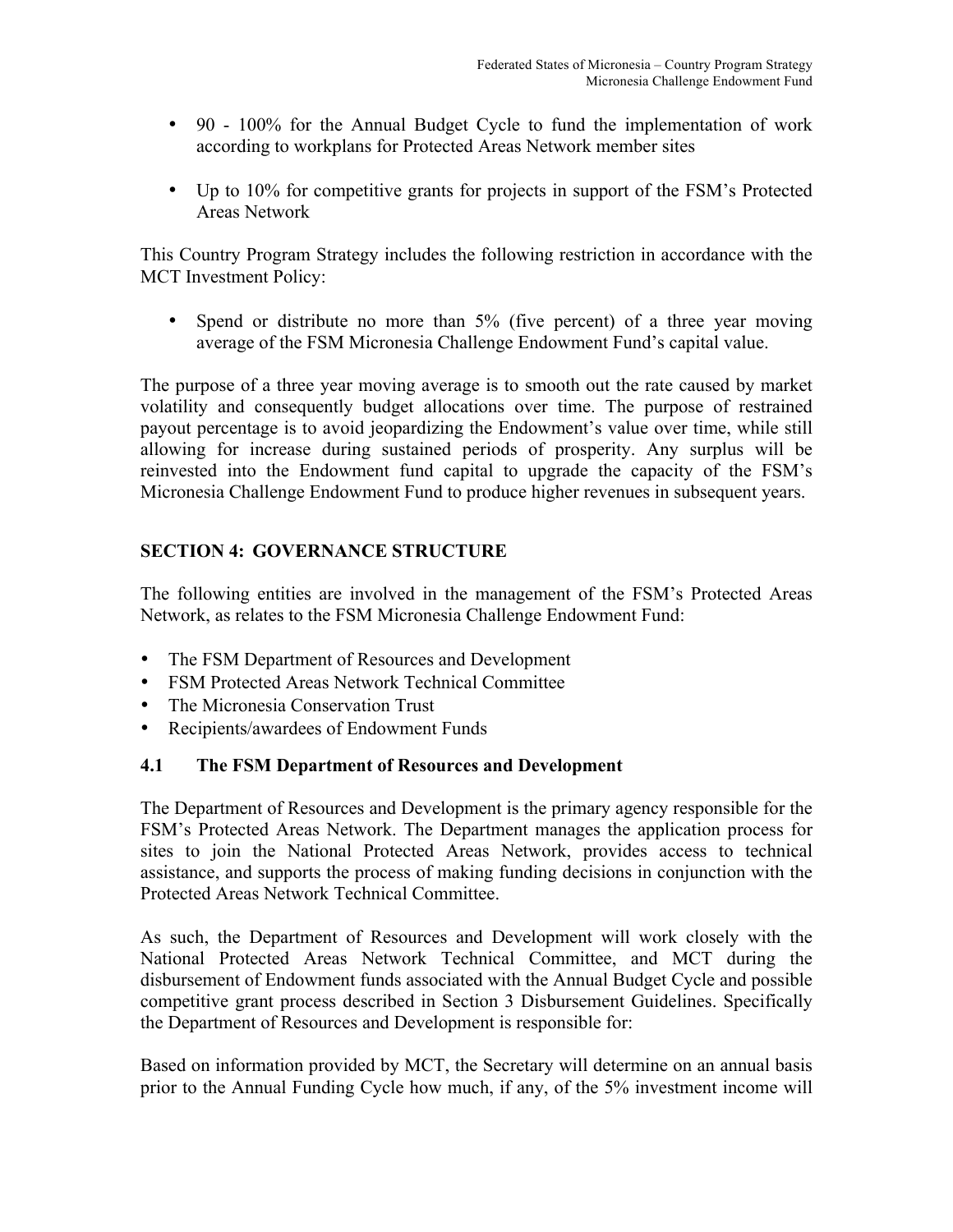be made available for disbursement, or reinvested into the FSM Micronesia Challenge Endowment Fund.

- The amount budgeted for each year is to reflect Section 2 Funding Priorities, which may include re-investing all or a portion of available investment income back into the Endowment, as well as the stipulation that no more than 5% (five percent) of a three year moving average of the Endowment fund's capital value may be spent or distributed during an annual period
- Issuing directives from the Secretary of the Department of Resources and Development, to MCT to disperse funds to the Management Units of Protected Areas Network member sites based on the results of the Annual Budget Cycle as decided by the Protected Areas Network Technical Committee
- Issuing directives from the Secretary of the Department of Resources and Development to MCT to disperse funds for competitively selected grant awards for other projects as decided by the Protected Areas Network Technical Committee
- Collecting and housing information from Protected Areas Network sites, including annual financial reports, Management Plans, and data from monitoring and research
- Serving as the link between the FSM Protected Areas Network Technical Committee and MCT
- Providing access to technical assistance to Protected Areas Network member sites to build their capacity to submit budgets in accordance with the procedures for the Annual Budget Cycle
- Providing access to technical assistance to Protected Areas Network member sites to build their capacity to fulfill financial reporting requirements
- Report progress to the FSM and State Leadership

# **4.2 FSM Protected Areas Network Technical Committee**

The FSM Protected Areas Network Technical Committee, which includes representatives from each of the FSM's four states, is responsible for making all funding decisions during the Annual Budget Cycle and determining competitive project awards, if any. See the Protected Areas Network Policy for more information about the Technical Committee and the procedures for funding decisions. As specifically relates to the FSM's Micronesia Challenge Endowment fund, the Technical Committee has the following responsibilities:

• Taking into consideration the available amount of investment income from the Endowment, as reported by MCT, evaluate and make funding allocation decisions during the Annual Budget Cycle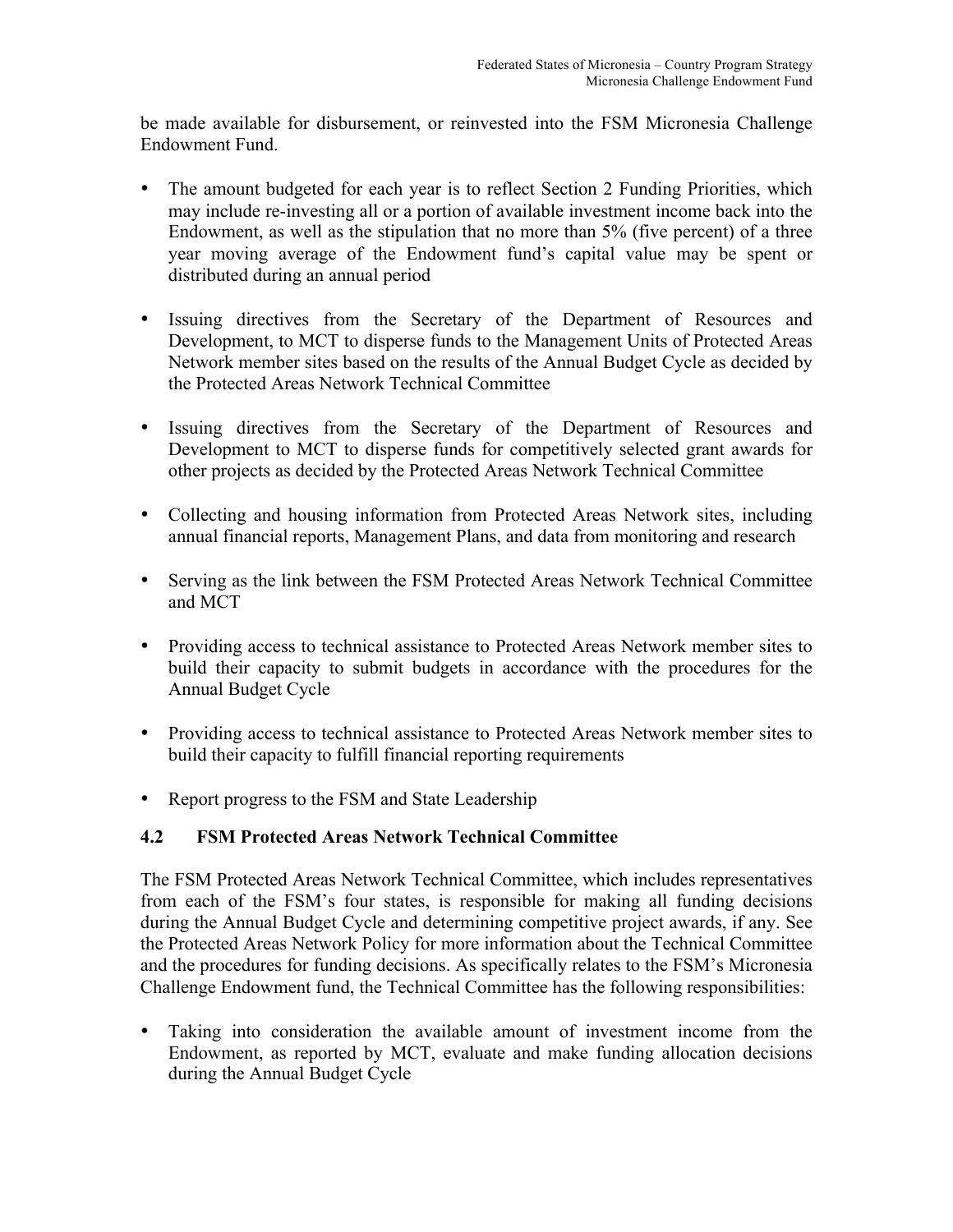- Taking into consideration the results of the Annual Budget Cycle, and the remainder, if any, of investment income, determine whether or not to open a competitive solicitation process for other projects in support of the FSM's Protected Areas Network
- Should the Technical Committee decide to open a competitive solicitation, the Technical Committee is then responsible for evaluating project proposals and making award decisions

## **4.3 Micronesia Conservation Trust**

The FSM Government has nominated and accepted MCT as the administrator of the FSM's Micronesia Challenge Endowment Fund. As such, the FSM Government acknowledges and accepts that the FSM Micronesia Challenge Endowment Fund will be administered in accordance with the MCT investment policy, MCT's operational requirements and procedures.

The MCT Board of Trustees is ultimately responsible for the management and investment of the endowment assets of the FSM's Micronesia Challenge Endowment fund. As described in the MCT Investment Policy, consistent with their fiduciary responsibilities, the MCT Board of Trustees will prudently manage the FSM Endowment fund's investments with the general goal of increasing the financial capacity of the Endowment fund and minimizing the risk of loss, all while using safe, legal, and ethical investment vehicles.

MCT's roles and responsibilities include:

- Monitoring performance and ensuring consistency with the goals of the FSM Protected Areas Network and the MCT Investment Policy
- Sharing information about the performance of the Endowment fund with the Department of Resources and Development
- MCT, in coordination with the Secretary, will determine on an annual basis prior to the Annual Funding Cycle how much, if any, of the 5% investment income will be made available for disbursement, or reinvested into the Endowment Fund
- Upon receipt of directive(s) from the Secretary of the Department of Resources and Development, releasing endowment funds to Management Units as part of the Annual Budget Cycle. Prior to releasing any funds, MCT and the recipient will enter into a grant agreement in accordance with all applicable MCT policies and procedures
- Should the Technical Committee decide to hold a competitive solicitation process, and upon receipt of a directive from the Secretary of the Department of Resources and Development, draft and issue solicitations for proposals for other projects in support of the FSM's Protected Areas Network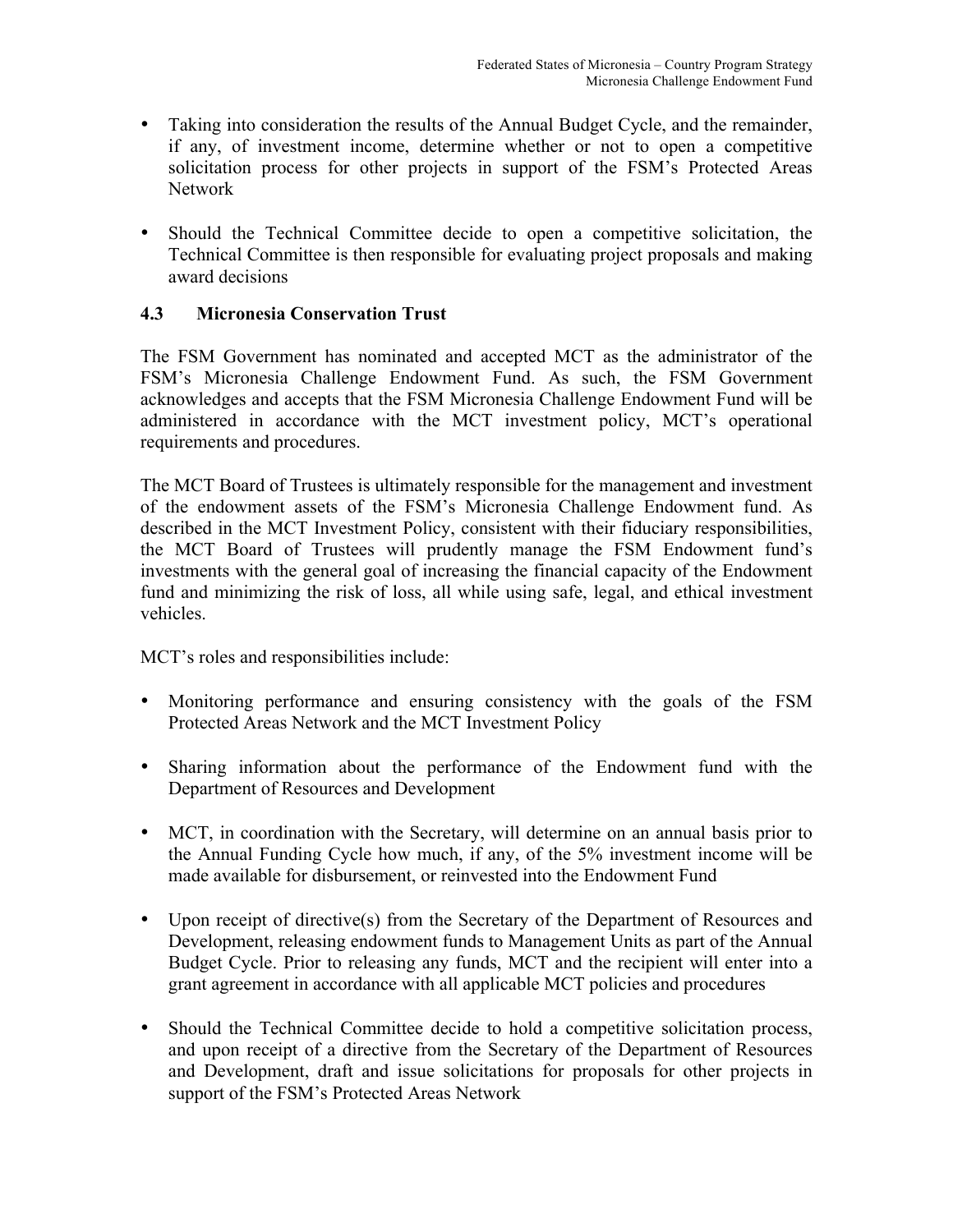- Collect all received applications for competitive funding and submit them to the Coordinator to initiate review and decision by the Technical Committee
- Oversee the implementation of all agreements issued that include Endowment funds in accordance with MCT policies and procedures
- Maintaining all project implementation and financial records related to the FSM's Micronesia Challenge Endowment-funded agreements, in accordance with MCT policies and procedures for grantee performance monitoring and reporting

## **4.4 Recipients/awardees of Endowment Funding**

All recipients/awardees of funding from the FSM's Micronesia Challenge Endowment Fund are required to keep financial records and submit at least annual reports documenting activities, results, and expenditures to MCT. In addition, recipients are responsible for adhering to all requirements for implementation and reporting as set in grants/contracts with MCT.

# **SECTION 5. RECORDKEEPING, MONITORING AND EVALUATIONS**

# **5.1 Recordkeeping Practices**

This Section outlines the recordkeeping requirements related to the FSM's Micronesia Challenge Endowment Fund. Please see the FSM Protected Areas Network Policy for a description of the recordkeeping practices for the operation of the Network itself.

The Department of Resources and Development will maintain records of:

- All funding requests received as part of the Annual Budget Cycle from Protected Areas Network member sites
- All applications for competitive funding received
- All funding decisions made by the Protected Areas Network Technical Committee
- Meeting minutes from the Technical Committee's Annual Budget Cycle discussions and evaluations of competitive proposals received.

These records may be made available to the public upon request.

MCT, as the administer of the FSM Micronesia Challenge Endowment fund, will maintain the following records: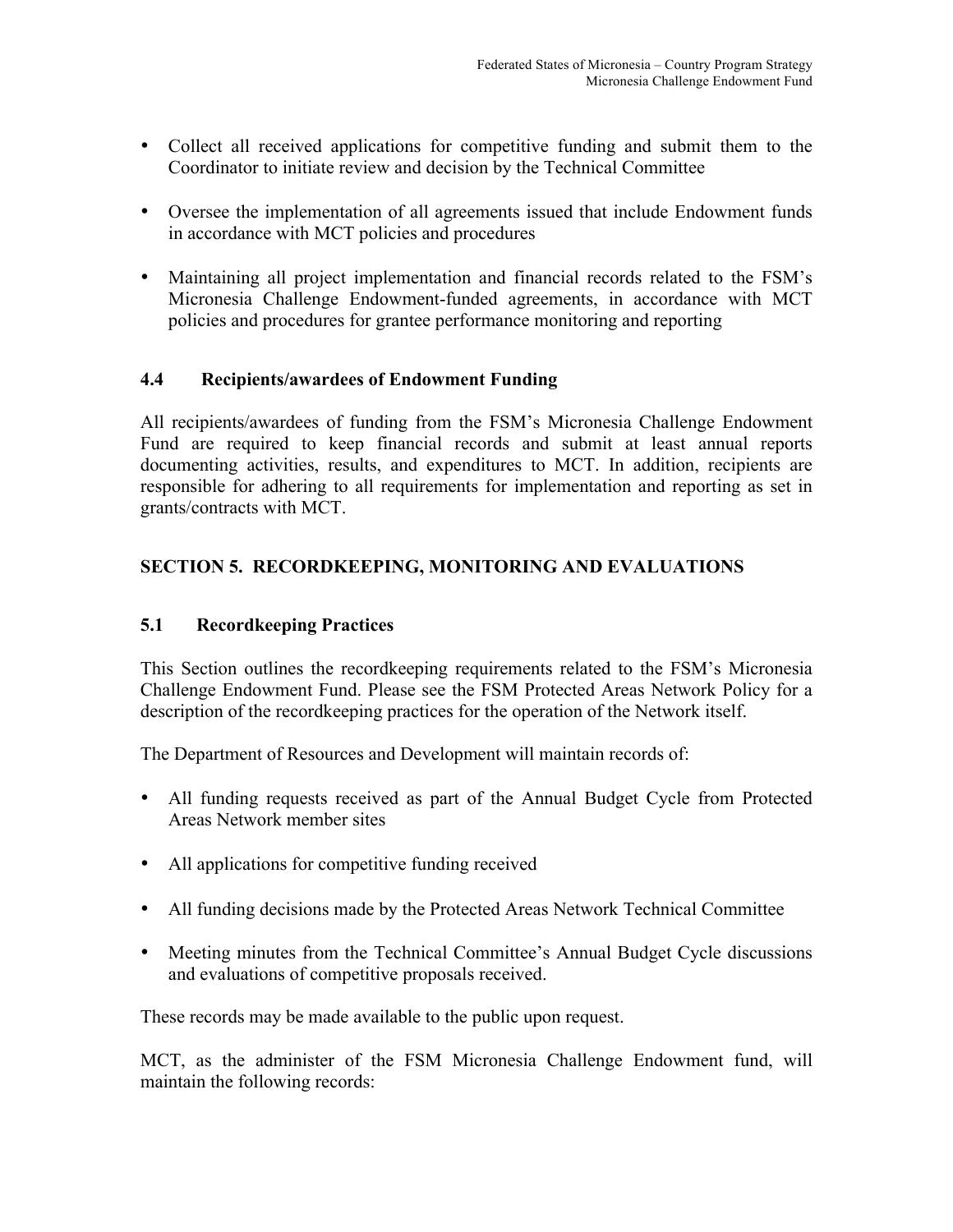- All financial records related to Endowment fund transactions in accordance with MCT operational policies and procedures and the MCT Investment Policy
- All disbursements made from the Endowment fund to recipients/grantees of the Annual Budget Cycle and any competitive awards
- All performance and financial records from recipients/grantees of Endowment funds

These records will be made available to the Department of Resources and Development and the FSM Protected Areas Network Technical Committee.

# **5.1.a Annual Audit**

Each year MCT hires an internationally recognized accounting firm to conduct an annual audit by March 31 of the next year. The auditing firm has full access to all MCT financial records, including transactions related to the FSM Micronesia Challenge Endowment Fund. Audit reports include audited financial statements for the entire organization, including Statement of Position, Statement of Activities, Statement of Cash Flows, and Statement of Functional Expenses. In addition the auditor provides a Management letter with recommendations, as needed to MCT Executive Secretariat and Board related to improving the accounting system, internal controls, and financial planning. Audit adjustments and recommendations will be implemented in a timely manner, and all audit findings related to the FSM Micronesia Challenge Endowment Fund will be shared with the Department of Resources and Development.

# **5.1.b Annual Report**

No more than 60 days following the end of each fiscal year, MCT will produce an annual report and provide it to the Department of Resources and Development and the FSM Protected Areas Network Technical Committee. As determined by the Secretary of the Department of Resources and Development, annual reports may also be shared with donors to the FSM Micronesia Challenge Endowment Fund. This annual report will include the following information:

- Summary of annual performance of the FSM's Micronesia Challenge Endowment Fund
- List of all Protected Areas Network member sites that received Endowment funds as part of the Annual Budget Cycle and highlights of activities implemented as a result
- List of projects financed with Endowment funds as a result of the competitive grants cycle, if any, and results of these projects
- An evaluation of key progress made during the year towards the objectives of the FSM Protected Areas Network and the identification of any challenges